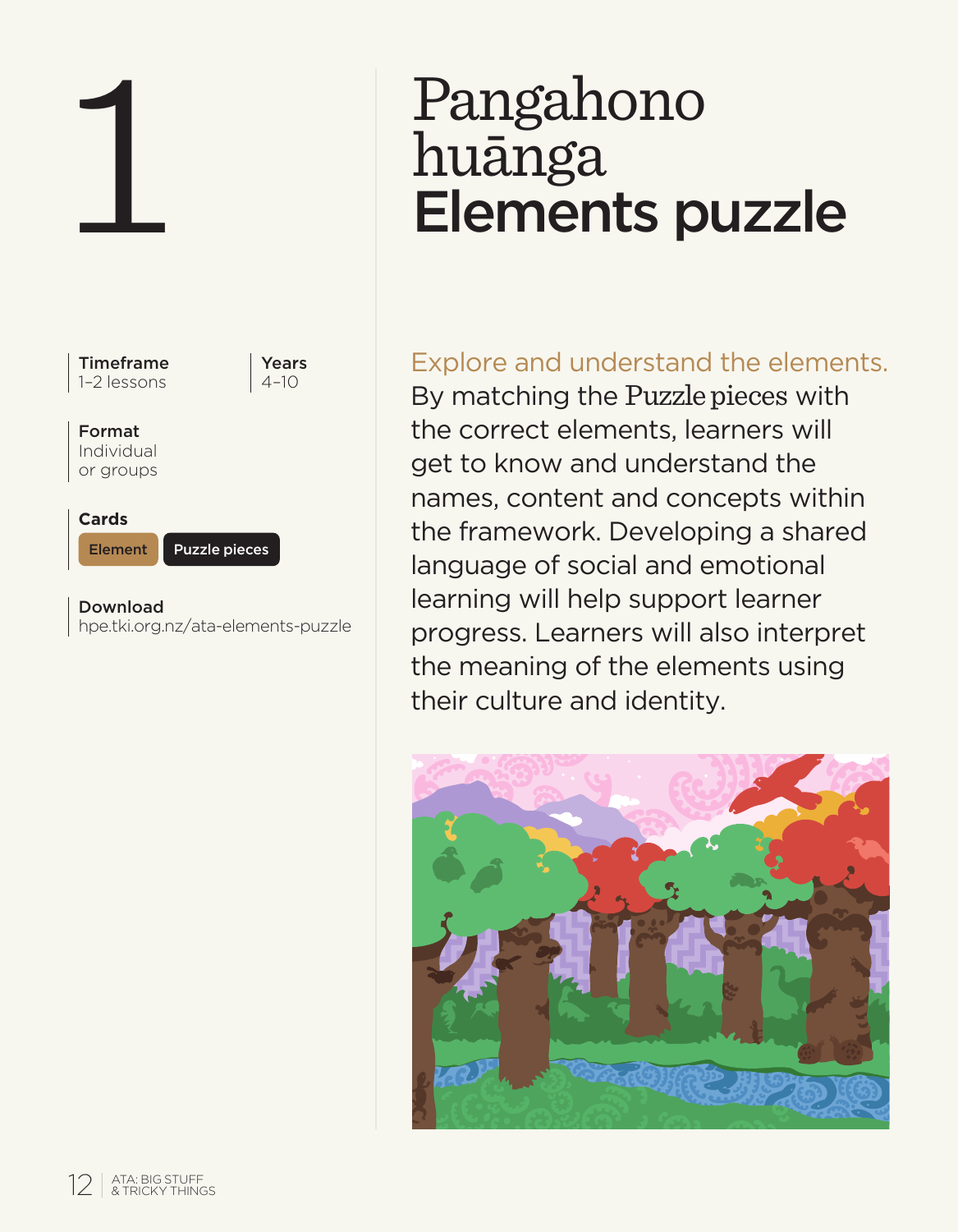#### Learners will not a set of the Next steps

- Show knowledge of the names. content and concepts of the elements.
- Explore and discuss different perspectives.
- Create interpretations of the elements using their culture and identity.

#### Ways to use the resource

- For younger learners, use the backs of the Element and puzzle piece cards as a visual puzzle. Turn over the horizontal strips to reveal the related content for each element.
- Select fewer elements to reduce difficulty.
- Encourage learners to relate the elements in their own way.

- Use the Developing strategies, Approaching challenges and Learning stories resources to develop relevant learning experiences.
- Once introduced, elements could be discussed and applied in the context of different Learning areas, e.g. How do we collaborate in Maths?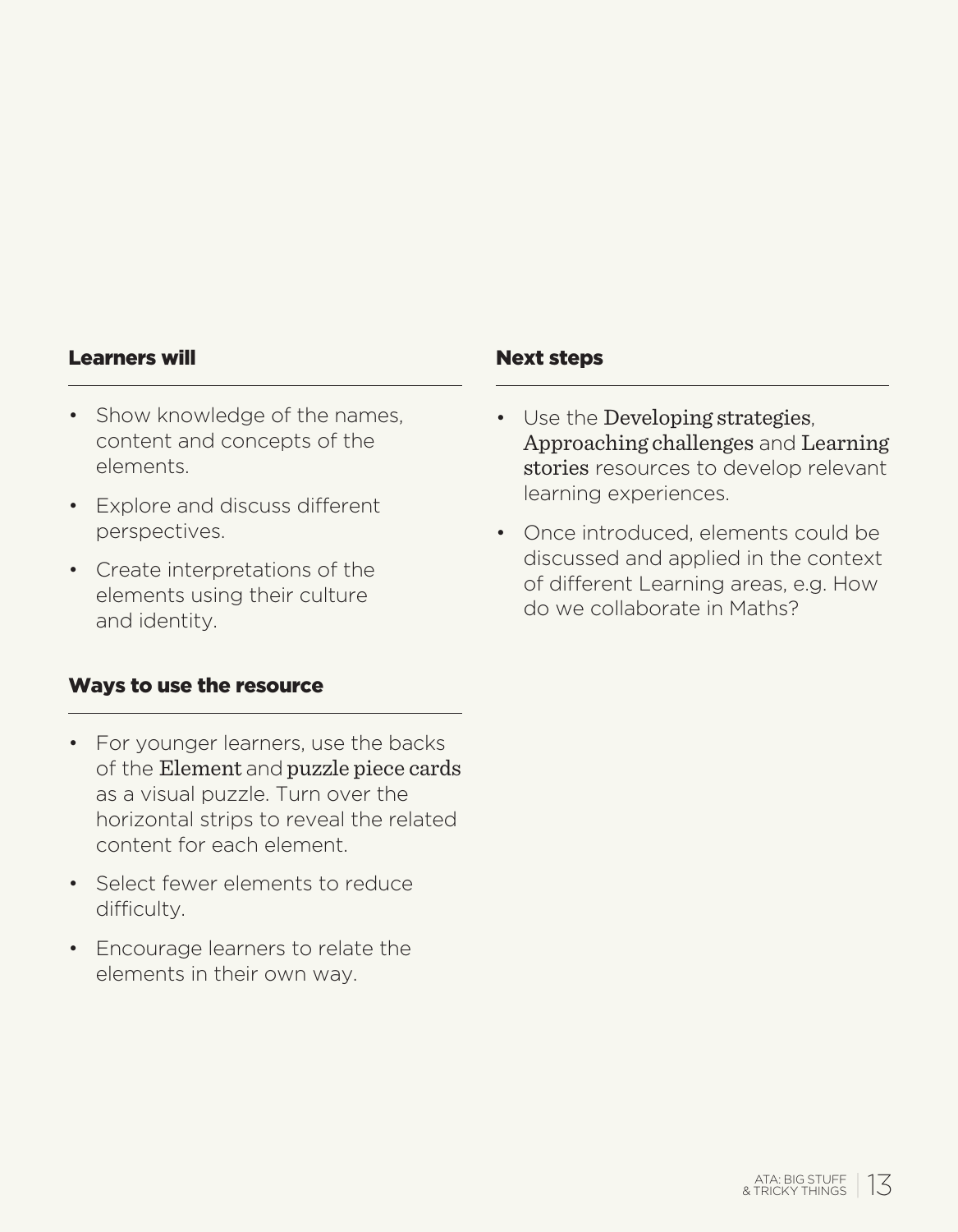# What you will need

# 2–10 Element + Puzzle piece cards



# 2–10 Element puzzle activity sheets